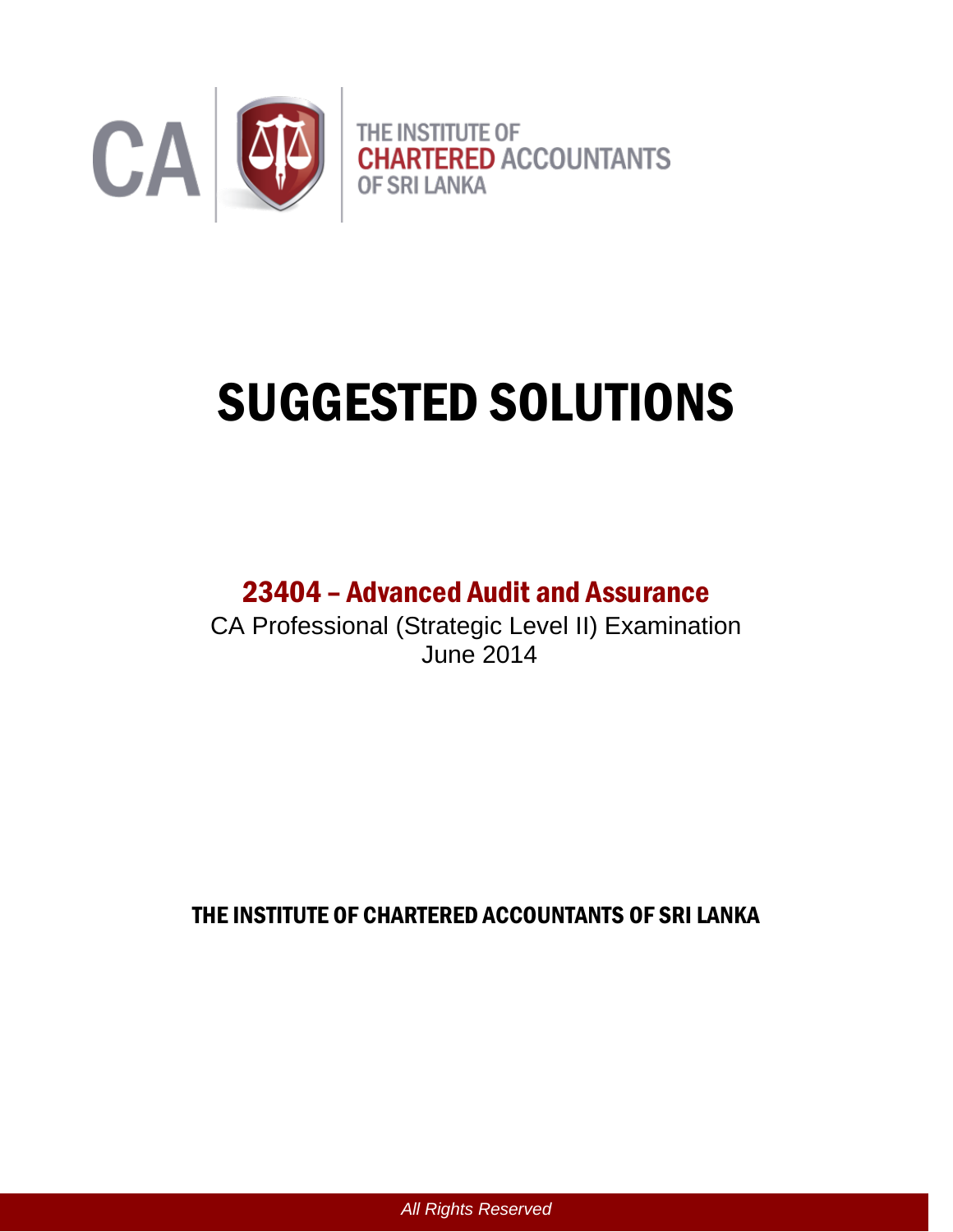### (a) *The objective of the question is to test the ability of the students to suggest a suitable professional service that meets with the objectives (i) and (ii).*

#### Objective (i)

FFP requires ascertaining the status of net assets. This can be achieved by providing a due diligence service. In a due diligence, the scope can be set to determine the recoverability, existence and reasonability of measurement of the stated assets and liabilities, which is the objective (i) of FFP.

OR

An agreed upon procedure based assignment can also be carried out to report findings on agreed work done, in order to determine the status of the net assets.

OR

⁻ a Special purpose audit scoped to assess the recoverability of net assets based on an identified financial reporting framework can also be carried out.

#### Objective (ii)

- As per SLSAE 3400, an Assurance engagement using the principles of Examination of Prospective Financial Information can be used as FFP is expecting "comfort" over forecast numbers
- (b) Goodwill already recognised in VFL is related to a business not connected with a finance company. As noted in the discussion with the partner, any other business carried out by VFL may be proposed to be discontinued. Hence, it may require write off/ impairment to be accounted for in the consolidated results.
	- ⁻ New goodwill arising is subject to impairment annually**,** and proposed amortization is not in line with SLFRS
	- Significant financial assets loans and advances:
		- High microfinance portfolio that is subject to collective impairment, based on past behavior
		- Significant pawning advances, that are exposed to current adverse trends in gold prices / external factors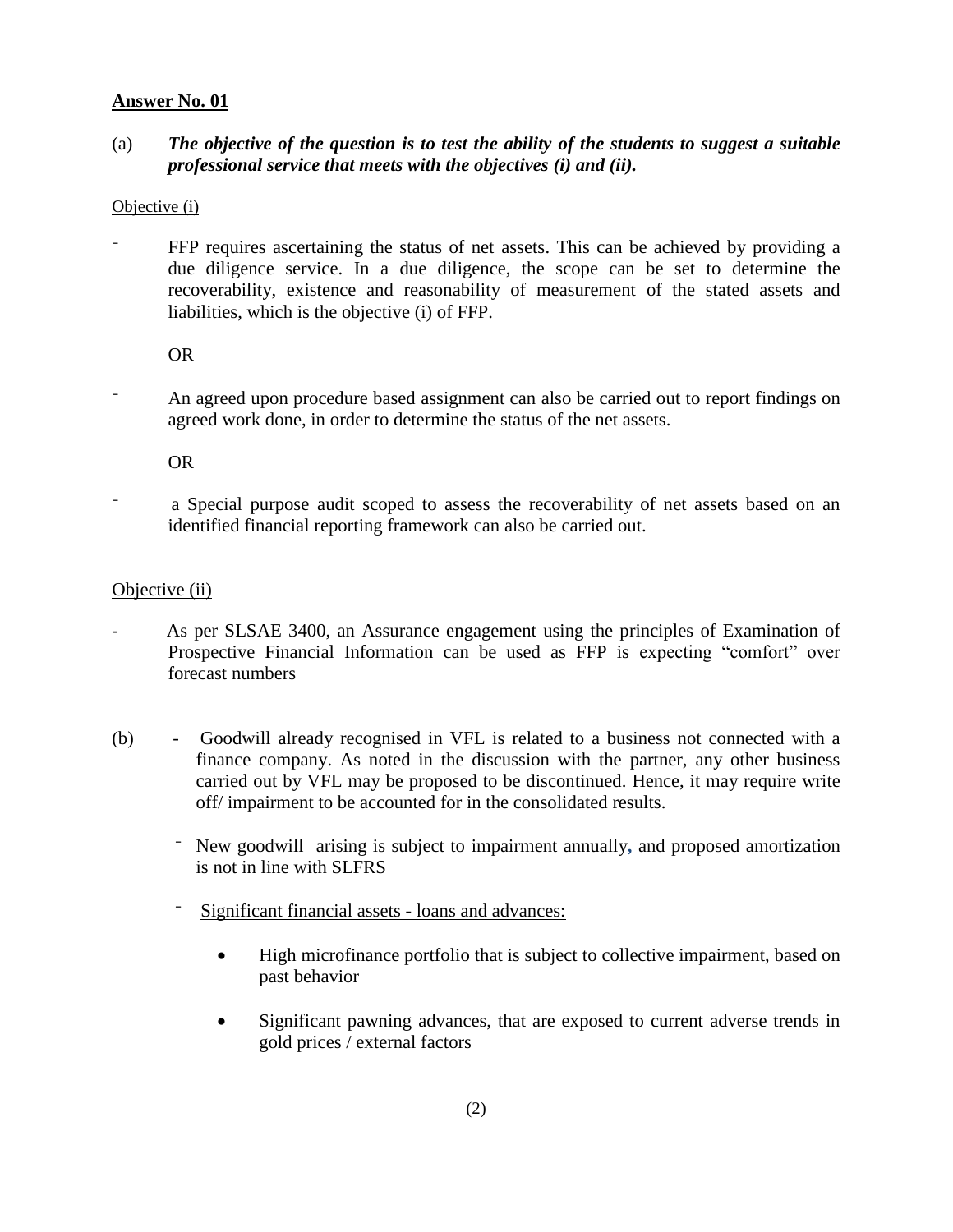- Leases and stock out on hire are also subject to complex impairment calculations that are based on cash flow projections and past behaviors in delinquency or write offs
- Available-for-sale financial assets require determination of fair value**,** that may be subjective
- Gold stock may require careful determination of realisable value**,** due to price changes
- PPE and investment properties both require assessment of recoverability **(**or fair value) as the objective is to assess the value for the acquisition
- Deposits completeness and accuracy or fairness of recorded deposits.
- Securitisation loans completeness, compliance with covenants or conditions
- Promissory notes completeness and accuracy or fairness of recorded PNs
- As net assets is negative there could be tax losses remaining and any resulting deferred tax assets should be assessed.
- Contingencies in a finance business require careful assessment in terms of completeness
- (c) In carrying out work related to prospective financial information, the following should be focused on:
	- Management's estimates and assumptions, in relation to allowances for impairment in loans and leases, gold stock valuation, goodwill, and investment property securitization loans and promissory notes on which the 30 September forecast is based on, should be assessed for reasonableness.
	- Making sure 30 September forecast is properly prepared on the basis of the assumptions
	- Making sure 30 Sep forecast is properly presented
	- Making sure 30 Sep forecast's material assumptions are adequately disclosed
	- Making sure 30 Sep forecast is prepared on a consistent basis using appropriate accounting policies for gold contingencies/commitments and investment property or principles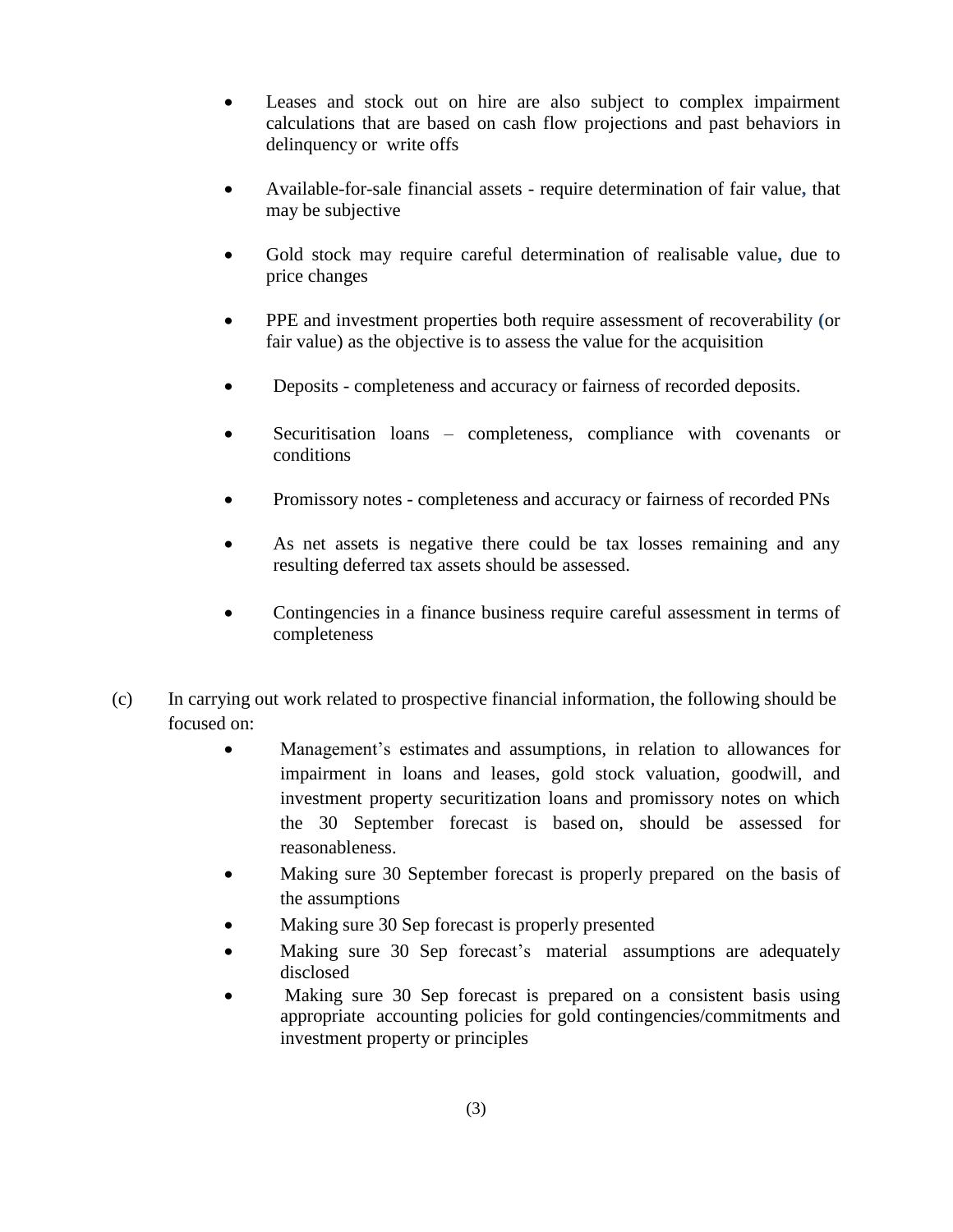- (i) Threat is the self-review threat
	- Audit team may be reluctant to identify impairment
	- Team may rely unduly on audit team members who carried out the audit
- (ii) \* Members of the audit team not to be involved in due diligence or related work
	- \* Independent partner, or quality control reviewed by a partner not involved with the audit
- (e)
- (i) Hinder continuity of operations which is critical in finance business.
- (ii) Loss of data causing severe losses
- (iii) Going concern doubt
- (iv) Difficulty for recovery of loans etc.
- (v) Delay in decision making
- (vi) Regulatory requirements/Central Bank directives not being followed

(d)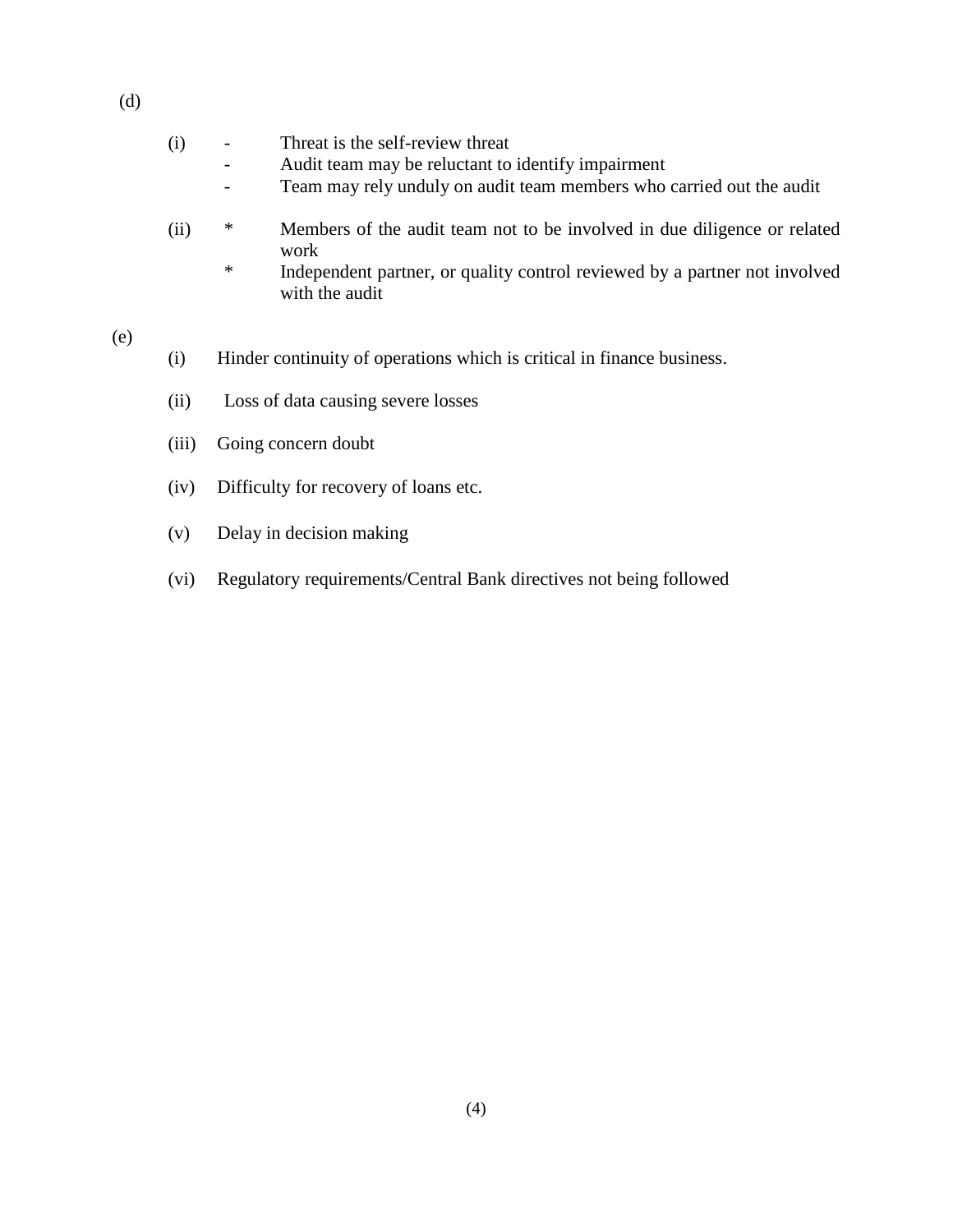(a)

- The population has a few material items (i.e. items more than Rs. 20mn, 4 items) and a large number of small items (184 plus accounts with a total of Rs. 210mn)
- ⁻ The sales force is provided with incentives on sales targets**.** Hence, there is a fraud risk for overstatement of sales and debtors
- Therefore a selection of samples using a sampling technique or based on professional judgment from the key material items, is appropriate.
- In addition, a selection of representative samples using a sampling technique or based on professional judgment among the smaller size accounts is also appropriate.
- Age of the debtors to be considered
- (b)
- $\frac{1}{2}$  0994 debtor is for sale of <u>services</u>
- ⁻ 0459 debtor is for sale of goods

#### **As alternative audit procedures, the following can be proposed for 0994:**

Objective - Obtaining audit evidence that the service has been rendered as at the balance sheet date

- Examine and understand the existence of the service contract entered into with the debtor
- Examine internal records such as job cards to establish that the work has been done and costs have been incurred as at the balance sheet date
- Examine audit evidence to reasonably conclude that costs have been incurred for the service contract by examining the materials used or issued for the service
- Discuss with relevant personnel and understand the usual duration taken to carry-out a similar service job (e.g. 10 days) and cross check if the work was in progress during that period by examining relevant documents.

#### **As alternative audit procedures the following can be proposed for 0459:**

Objective - Obtaining audit evidence that goods have been delivered or risks and rewards of the good have passed on to the customer as at the balance sheet date

- Examine that the goods have been requested or ordered by the distributors as at the balance sheet date
- Examine that the goods have been issued from the stores as at the balance sheet date
- Examine that the goods have been acknowledged by customers as at the balance sheet date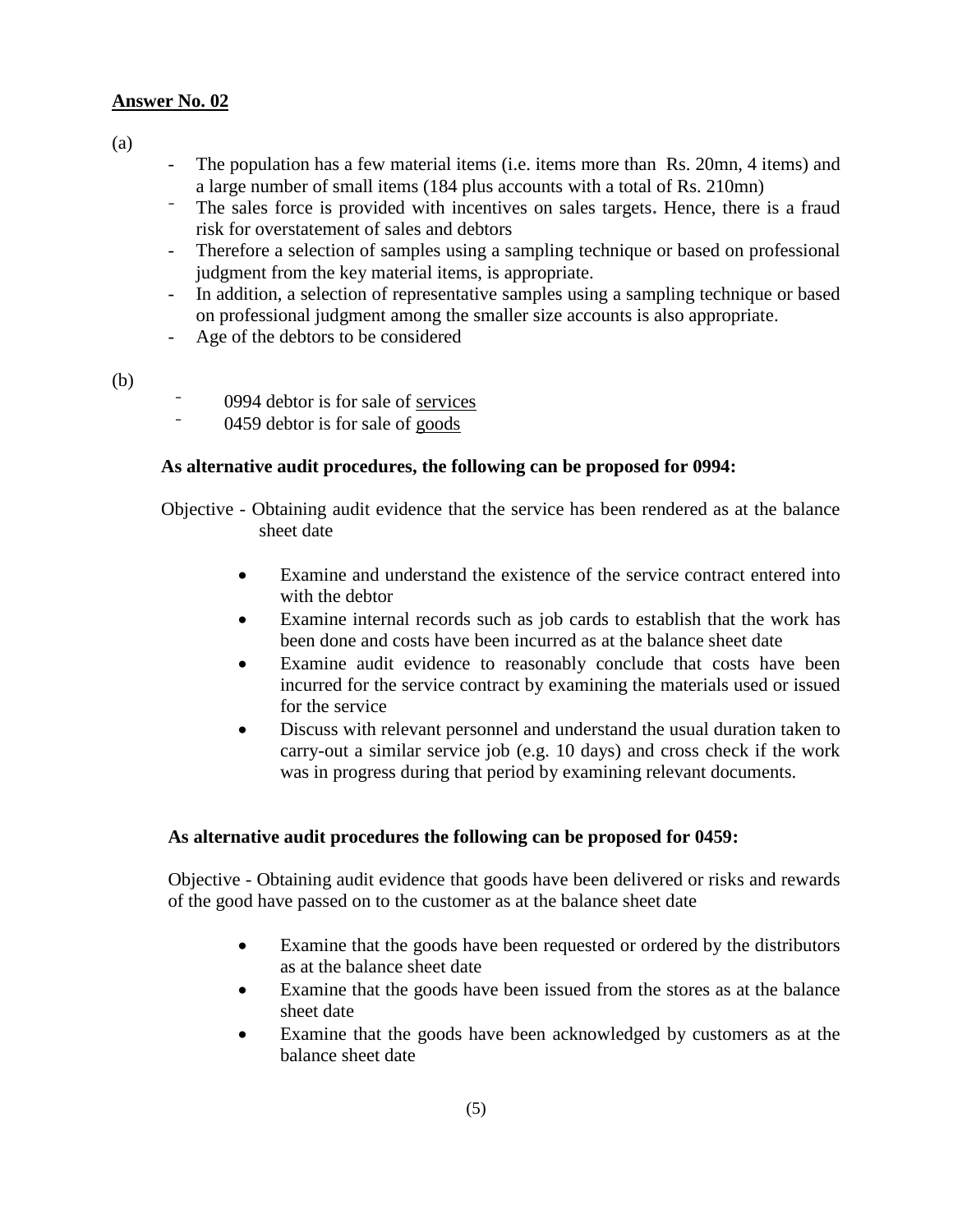Examine if during the return period the goods have not been returned or sales have been reversed

(c)

- ⁻ The prevailing dispute should be understood and concluded whether it is reasonable not to allow access to confirmations for the auditor. As the sales incentives are based on targets, there is a fraud risk to recognise fictitious debtors or non-existent sales. However, you should seek audit evidence with regard to the validity of the dispute by discussing and taking down the minutes of the discussions with personnel directly in charge. Alternatively, a special representation can also be obtained from the management regarding the dispute.
- ⁻ Understand if there is audit evidence that may reveal fraud or error in connection with the debtor concerned.
- ⁻ Discuss with those who are charged with governance and obtain their understanding about the existence of the dispute
- ⁻ Examine the events occurring after the balance sheet date related to the debtor that establishes existence of the debtor
- Modification of the audit report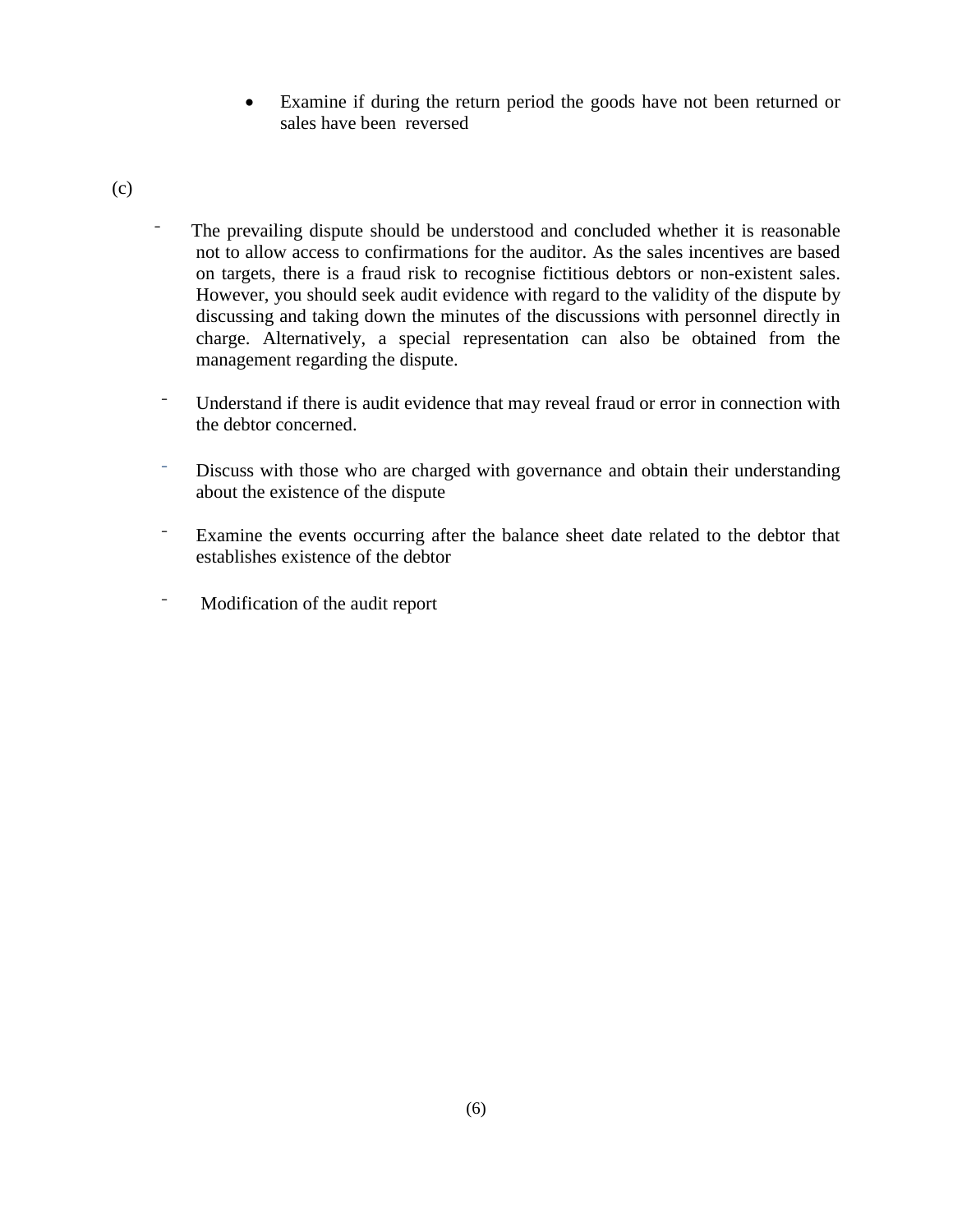- (a) As the group auditor, GCL  $\&$  Co should determine the following levels of materiality:
	- **Materiality for the group financial statements** as a whole.
	- **The materiality level or levels to be applied to particular classes of transactions, account balances or disclosures.**
	- **Component materiality for those components** where component auditors will perform an audit or a review for purposes of the group audit.
	- **The threshold above which misstatements cannot be regarded as clearly trivial** to the group financial statements.
- (b)
- Components operating in foreign jurisdictions that may be exposed to factors such as unusual government intervention in areas such as trade and fiscal policy, and restrictions on currency and dividend movements; and fluctuations in exchange rates.
- Components' application of accounting policies that differ from those applied to the group financial statements.
- A complex group structure
- (c) SLAuS 600 Special Considerations Audits of Group Financial Statements (Including the Work of Component Auditors) provides guidance on the factors that should be considered in relation to the work of component auditors.

B & Co audit a significant component of the group. SLAuS 600 requires that the group engagement team obtains an understanding of the component auditor when it plans to request the component auditor to perform work on the financial information of a component for the group audit.

#### **Whether the component auditor understands and will comply with the ethical requirements that are relevant to the group audit and, in particular, is independent.**

When performing work on the financial information of a component for a group audit, the component auditor is subject to ethical requirements that are relevant to the group audit. Such requirements may be different or in addition to those applying to the component auditor when performing a statutory audit in the component auditor's jurisdiction.

The group engagement team therefore obtains an understanding whether the component auditor understands and will comply with the ethical requirements that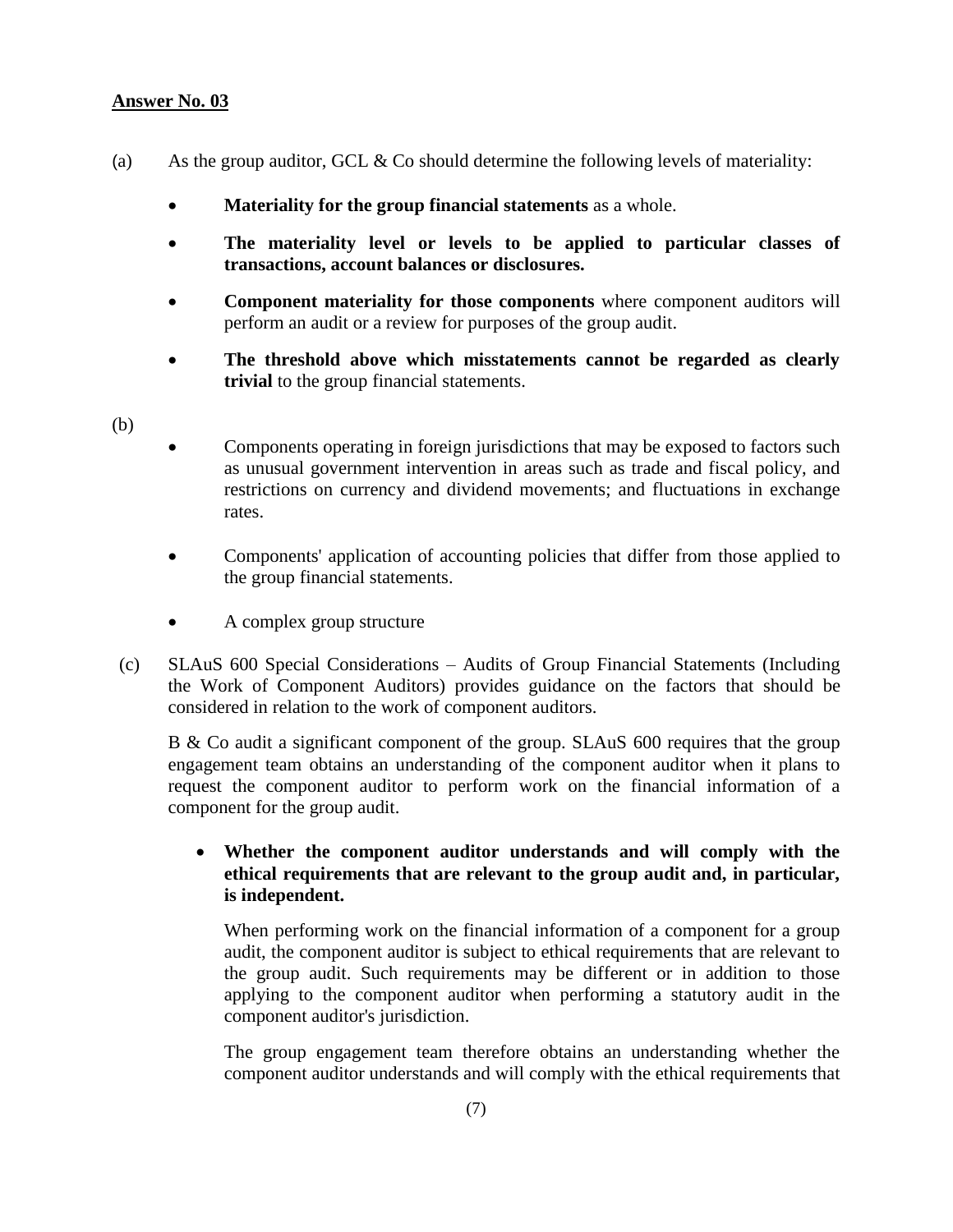are relevant to the group audit, sufficient to fulfill the component auditor's responsibilities in the group audit.

#### **The component auditor's professional competence**

The group engagement team's understanding of the component auditor's professional competence may include whether the component auditor:

- Possesses an understanding of auditing and other standards applicable to the group audit that is sufficient to fulfill the component auditor's responsibilities in the group audit;
- $\triangleright$  Possesses the special skills (for example, industry specific knowledge) necessary to perform the work on the financial information of the particular component; and
- $\triangleright$  Where relevant, possesses an understanding of the applicable financial reporting framework that is sufficient to fulfill the component auditor's responsibilities in the group audit (instructions issued by group management to components often describe the characteristics of the applicable financial reporting framework)
- **Whether the group engagement team will be able to be involved in the work of the component auditor to the extent necessary to obtain sufficient appropriate audit evidence**
- **Whether the component auditor operates in a regulatory environment that actively oversees auditors**

Where independent oversight bodies have been established to oversee the auditing profession and monitor the quality of audits, awareness of the regulatory environment may assist the group engagement team in evaluating the independence and competence of the component auditor. Information about the regulatory environment may be obtained from the component auditor or information provided by the independent oversight bodies.

- (d) Communication shall include:
	- (i) Whether B & Co has complied with the ethical requirements that are relevant to the group audit, including independence and professional competence;
	- (ii) Whether B  $&$  Co has complied with the group engagement team's requirements;
	- (iii) Identification of the financial information of the component on which  $B \& Co$  is reporting;
	- (iv) Information on instances of non-compliance with laws or regulations that could give rise to a material misstatement of the group financial statements;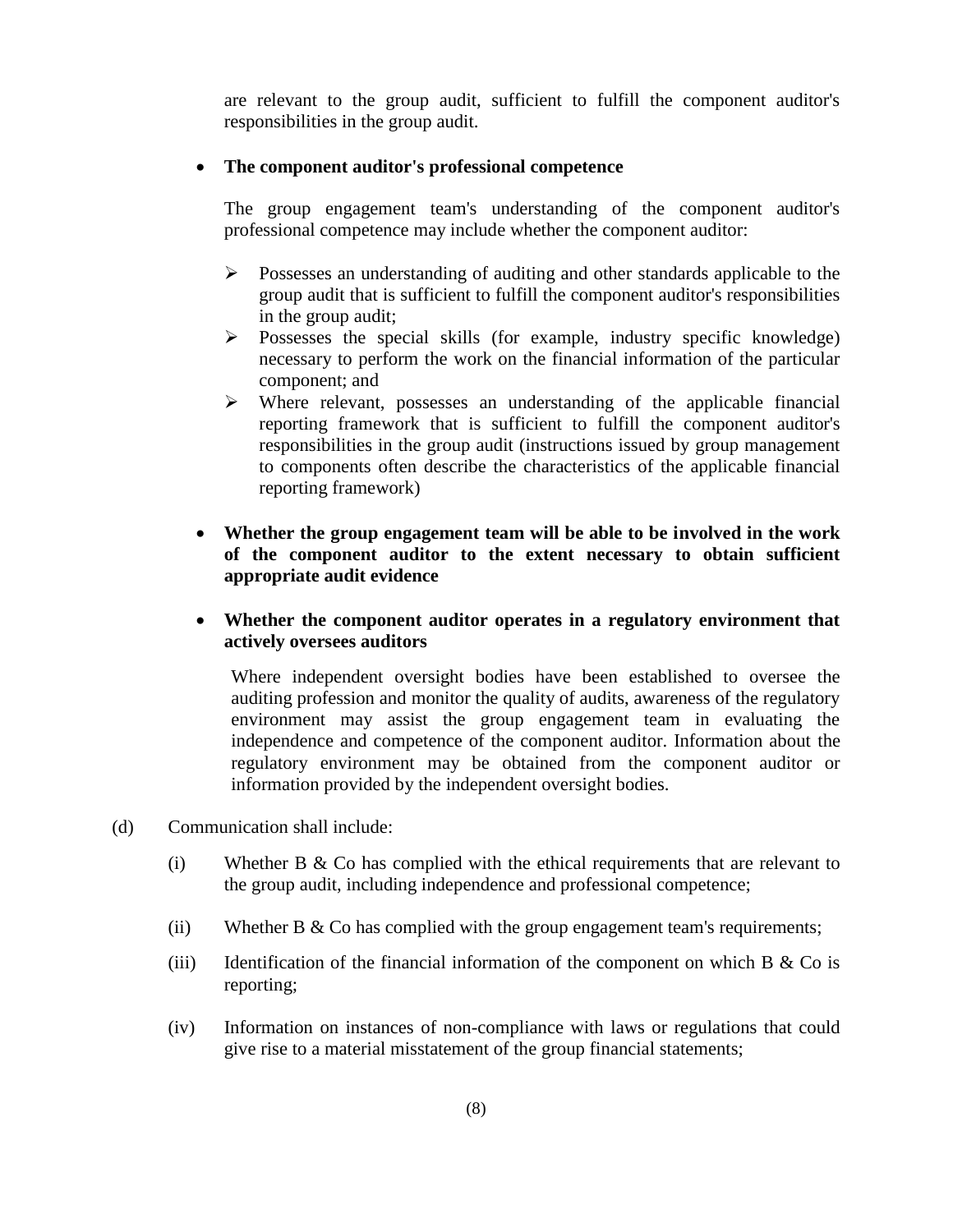- (v) A list of uncorrected misstatements of the financial information of the component (the list need not include misstatements that are below the threshold for clearly trivial misstatements communicated by the group engagement team)
- (vi) Indicators of possible management bias
- (vii) Description of any identified significant deficiencies in internal control at the component level
- (viii) Other significant matters  $\bf{B} \& \bf{C}$  communicated or expects to communicate to those charged with governance of the component, including fraud or suspected fraud involving component management, employees who have significant roles in internal control at the component level or others where the fraud resulted in a material misstatement of the financial information of the component
- (ix) Any other matters that may be relevant to the group audit, or  $B \&\text{Co}$  wishes to draw to the attention of the group engagement team, including exceptions noted in the written representations that the component auditor requested from the component management;
- $(x)$  B & Co's overall findings, conclusions or opinion.

#### (e) **Basis for Qualified Opinion**

Navoda PLC's investment in ABC Ltd, a foreign associate accounted for by the equity method, is carried at Rs. 200 million on the consolidated statement of financial position as at 31 March 2014, and Navoda PLC's share of ABC Ltd's net income of Rs. 50 million is included in the consolidated income statement for the year then ended. We were unable to obtain sufficient appropriate audit evidence about the carrying amount of Navoda PLC's investment in ABC Ltd as at 31 March 2014 and Navoda PLC's share of ABC Ltd's net income for the year because we were denied access to the financial information, management, and the auditors of ABC Ltd. Consequently, we were unable to determine whether any adjustments to these amounts were necessary.

#### **Qualified Opinion**

In our opinion, except for the possible effects of the matter described in the Basis for Qualified Opinion paragraph, the consolidated financial statements present fairly, in all material respects, the financial position of Navoda PLC and its subsidiaries as at 31 March 2014, and (of) their financial performance and cash flows for the year then ended in accordance with Sri Lanka Accounting Standards (LKAS/SLFRS).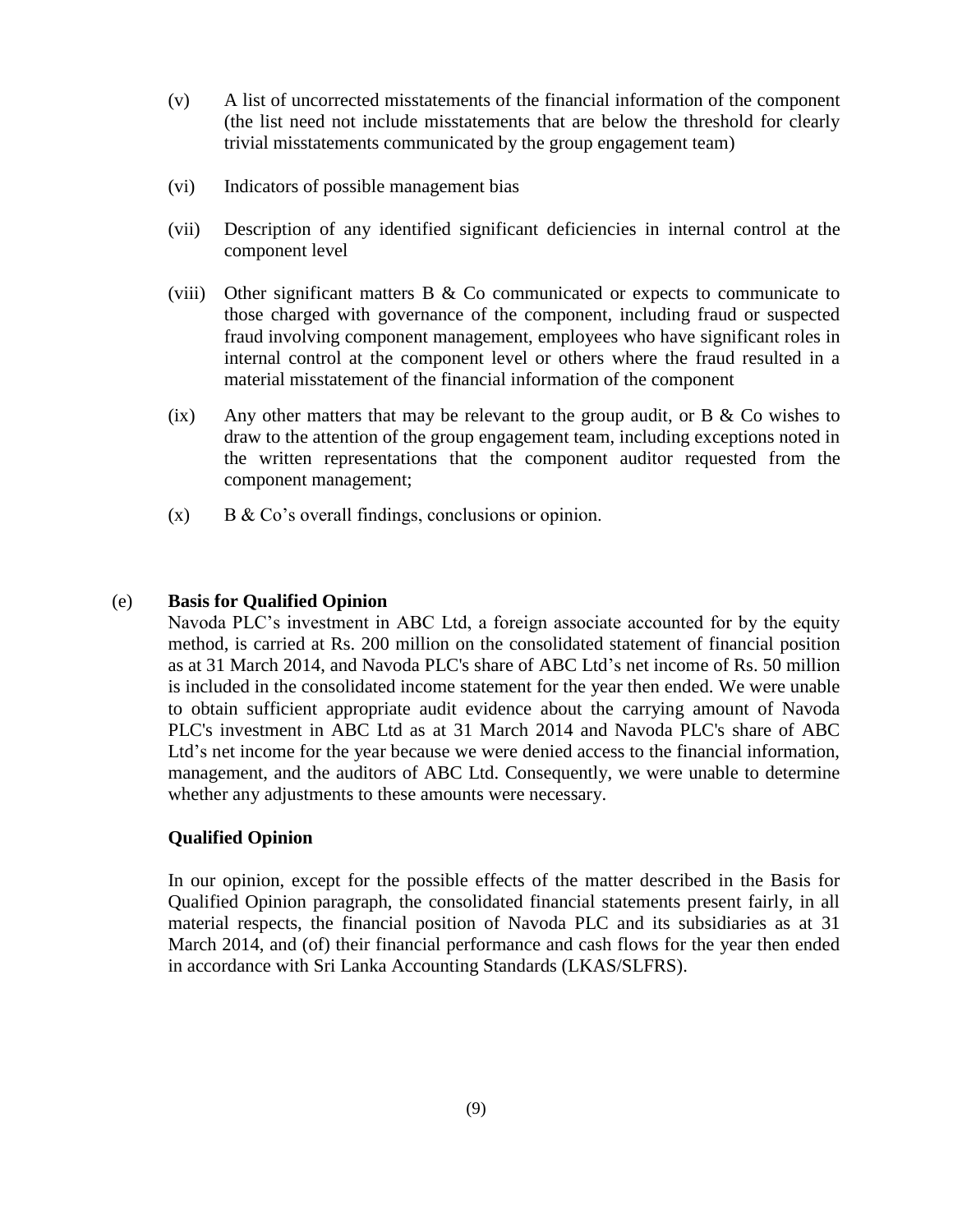## (a) **Lack of formal control for reconciling the inventory module and the general ledger in a timely manner.**

| <b>Implication</b>                      |           | <b>Recommendation</b>                 |
|-----------------------------------------|-----------|---------------------------------------|
| Due to the absence of a formal control  | $\bullet$ | The inventory module and<br>the       |
| in place, the differences between the   |           | general ledger should be reconciled   |
| inventory module and the general        |           | on a weekly/monthly basis.            |
| ledger will not be detected on a timely |           |                                       |
| manner to assess the possible reasons   | $\bullet$ | The member of staff responsible for   |
| (fraud)                                 |           | performing the reconciliation should  |
|                                         |           | be independent of staff posting the   |
| As a result, the recorded purchases and |           | transactions to the general ledger.   |
| creditors will not be complete as at a  |           |                                       |
| given date.                             | $\bullet$ | A responsible official should review  |
|                                         |           | the reconciliation and sign<br>the    |
|                                         |           | reconciliation as evidence of review. |

#### **Lack of formal control for reconciling the suspense account in a timely manner**

| <b>Implication</b> |                                                                                                                                                                                                         | <b>Recommendation</b>                                                                                                                                                                                     |  |
|--------------------|---------------------------------------------------------------------------------------------------------------------------------------------------------------------------------------------------------|-----------------------------------------------------------------------------------------------------------------------------------------------------------------------------------------------------------|--|
|                    | Due to the absence of a formal control<br>in place, the debit balance in the<br>suspense account could be built up<br>without identifying the trade creditors.                                          | The suspense account should be<br>$\bullet$<br>reconciled on a weekly/monthly<br>basis.                                                                                                                   |  |
|                    | The general ledger may get updated<br>considering the<br>without<br>suspense<br>already created<br>due<br>account<br>to<br>settlements made to creditors. As a<br>result, creditors may get paid twice. | The member of staff responsible for<br>$\bullet$<br>performing the reconciliation should<br>be independent of the staff posting<br>the transactions to the suspense<br>account.<br>Segregation of duties. |  |
|                    |                                                                                                                                                                                                         | A responsible official should review<br>$\bullet$<br>the reconciliation and sign the<br>reconciliation as evidence of review.                                                                             |  |

#### (b) - Call for direct confirmations from the creditors and compare the confirmed amounts with the general ledger. If there are differences, verify the reconciliations and get the management to pass the necessary entries.

- Check settlements to creditors using the bank statements and trace the settlements to the trade creditors recorded in the general ledger as at the balance sheet date.
- Check settlements made to creditors subsequent to the period end and trace the settlements to the creditors reported as at the balance sheet date.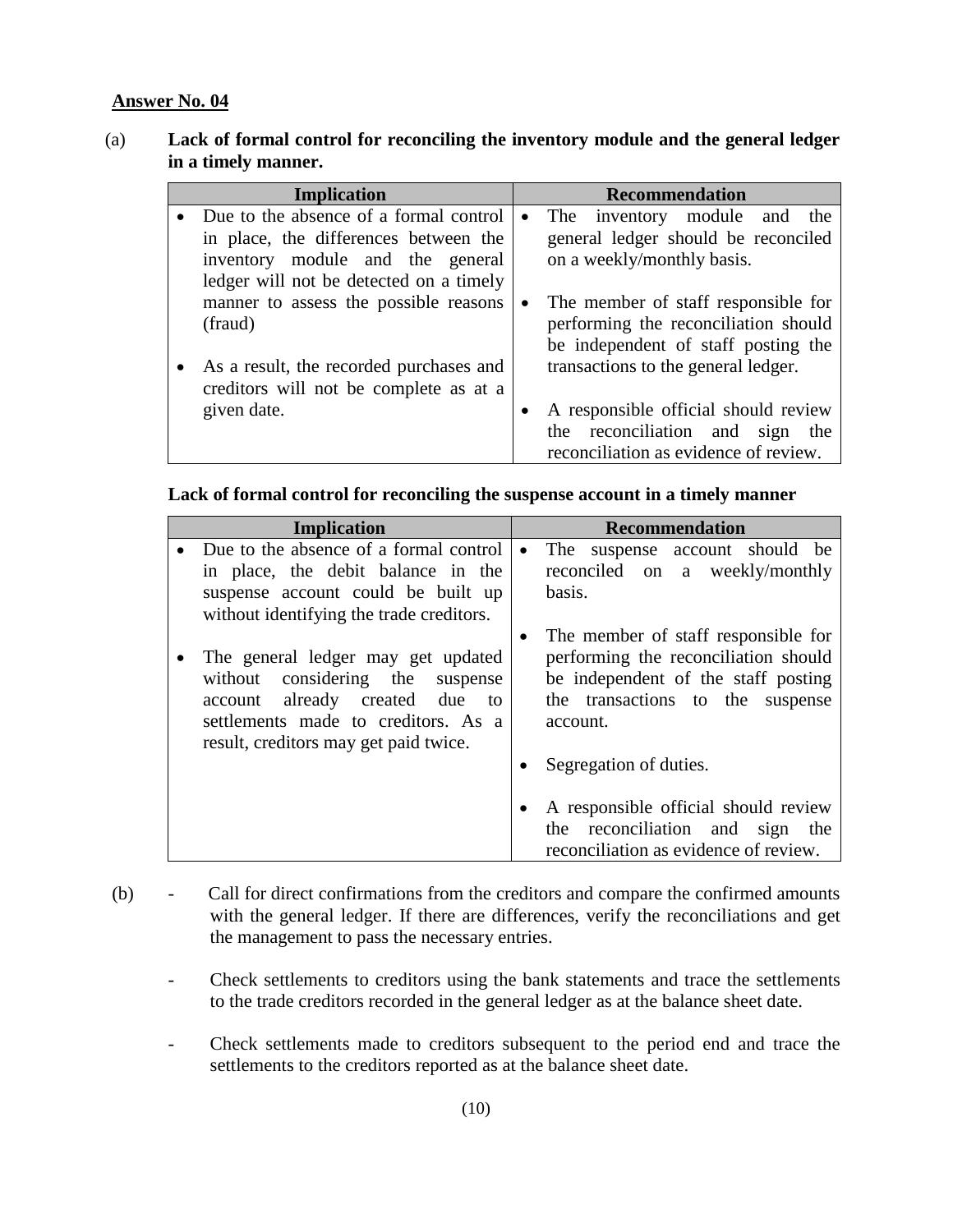| <b>Principal threats</b>                                                                                                                                                                                                                  | Safeguards by firm/individual                                                                                                                                           |  |  |  |
|-------------------------------------------------------------------------------------------------------------------------------------------------------------------------------------------------------------------------------------------|-------------------------------------------------------------------------------------------------------------------------------------------------------------------------|--|--|--|
| (i)                                                                                                                                                                                                                                       |                                                                                                                                                                         |  |  |  |
| A self review threat is created after providing<br>assistance to an audit client in preparing<br>financial statements.                                                                                                                    | Make arrangements that the assistance in<br>relation to journal entries and preparation of<br>statutory accounts are not provided by a<br>member of the assurance team. |  |  |  |
|                                                                                                                                                                                                                                           | Prohibiting the individual or the teams<br>providing such assistance from making any<br>managerial decisions on behalf of the audit<br>client.                          |  |  |  |
|                                                                                                                                                                                                                                           | Obtaining approval for all the proposed journal<br>entries or any other changes affecting the<br>financial statements, from the audit client.                           |  |  |  |
|                                                                                                                                                                                                                                           | Source data and the assumptions to be<br>originated and approved by the audit client.                                                                                   |  |  |  |
| (ii)                                                                                                                                                                                                                                      |                                                                                                                                                                         |  |  |  |
| A contingent fee charged by a firm in respect<br>of an assurance engagement creates a self-<br>interest and advocacy threat.                                                                                                              | The self-interest threat and advocacy threats<br>cannot be reduced to an acceptable level by the<br>application of any safeguard.                                       |  |  |  |
|                                                                                                                                                                                                                                           | Accordingly, a firm should not enter into any<br>fee arrangement under which the amount of the<br>fee is contingent on the result of the assurance<br>work.             |  |  |  |
| (iii)                                                                                                                                                                                                                                     |                                                                                                                                                                         |  |  |  |
| A self-interest threat is created when a member<br>of the assurance team participates in an<br>assurance engagement while knowing<br><b>or</b><br>having reasons to believe that she is or may<br>join the client sometime in the future. | Amali must inform the firm immediately about<br>the discussion she had with the FD.<br>Remove Amali from the assurance engagement<br>of Omega PLC.                      |  |  |  |
|                                                                                                                                                                                                                                           | Perform an independent review of the<br>significant work carried out by Amali during<br>the assurance engagement.                                                       |  |  |  |